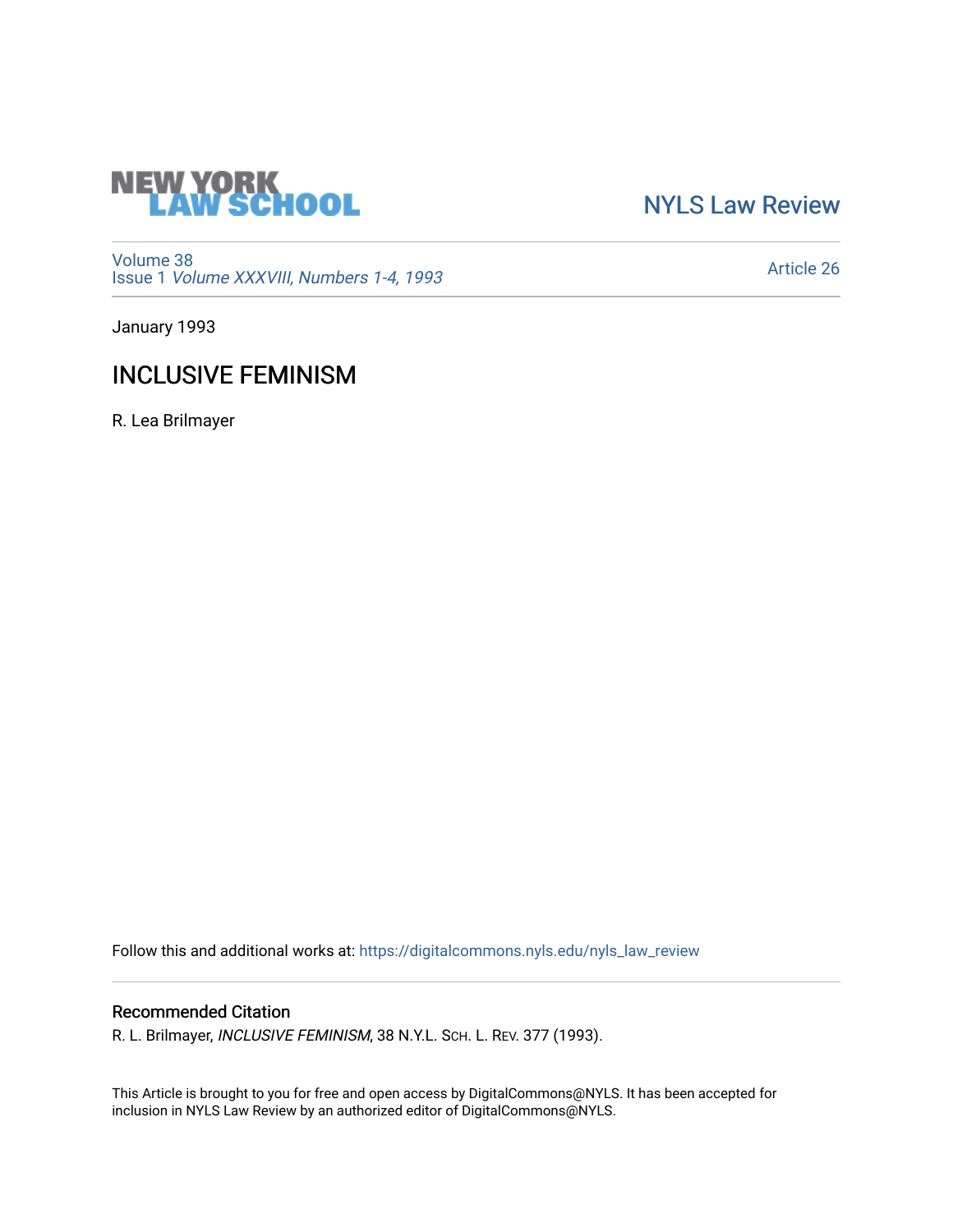#### **INCLUSIVE FEMINISM**

# **R. LEA BRILMAYER**

#### **I. INTRODUCTION**

I don't know exactly why, but for some reason one advertisement has stayed in my mind for twenty years. **I** saw it in **1973,** the year I started law school. *Ms.* magazine had only recently started publishing, and **I** read every issue. It was exciting. But then, the  $ad<sup>1</sup> - a$  full-page ad, focused on a large photograph. Four women (they seemed to be middle-aged, a phase of existence **I** found almost unimaginable at the **time)** sitting around a card table covered with cards, empty coffee cups, and half-full ashtrays. Their clothes were frumpy, their hairdos stiffly sprayed, their expressions bored. These were clearly not women who vacationed on the Riviera. If they had the money to vacation at all, I imagined, it would probably have been at some trailer park on a small lake in the Midwest. Actually, the scene itself almost looked like it should have been taking place inside a trailer. The caption read: "The magazine that separates 'the women from the girls.'" It was an ad for *Intellectual Digest.*

In a fit of what in hindsight can only be described as political correctness, I wrote to *Ms.* cancelling my subscription. If I recall correctly, I accused the editors of "classism." (A few years later in time, and I would probably have been able to add "bookism" to my accusations, but in **1973** that would only have puzzled people.) Of course, there is a sense in which *Ms*. "asked for it"—they claimed to have an advertising policy prohibiting the publication of ads that were degrading to women. That ad, I thought at the time (and continue to think), was degrading to women. "Why," I asked myself, "do we *want* to separate the 'women' from the 'girls'? Shouldn't feminism be about solidarity?" In the sixties and seventies, the buzzword was "sisterhood," and this ad didn't seem very sisterly.

People don't use the word "girl" to refer to middle-aged women quite as much as they used to, but not much else has changed in the advertising community's belief that the best way to attract the dollars of women who consider themselves enlightened is by dumping on women whose degree of liberation is open to doubt. Last week I saw an ad on the side of a bus in midtown New York City. The woman in the ad was blonde; she was beautiful; she wore an expensive suit; and she was carrying a gun. She was identified as the head of the largest company in the United States that teaches self-defense to women. The ad was for *Working Woman,* and the

<sup>\*</sup> Benjamin **F.** Butler Professor **of Law, New** York University.

**<sup>1.</sup>** Advertisement, **Ms., Mar. 1973, at 103.**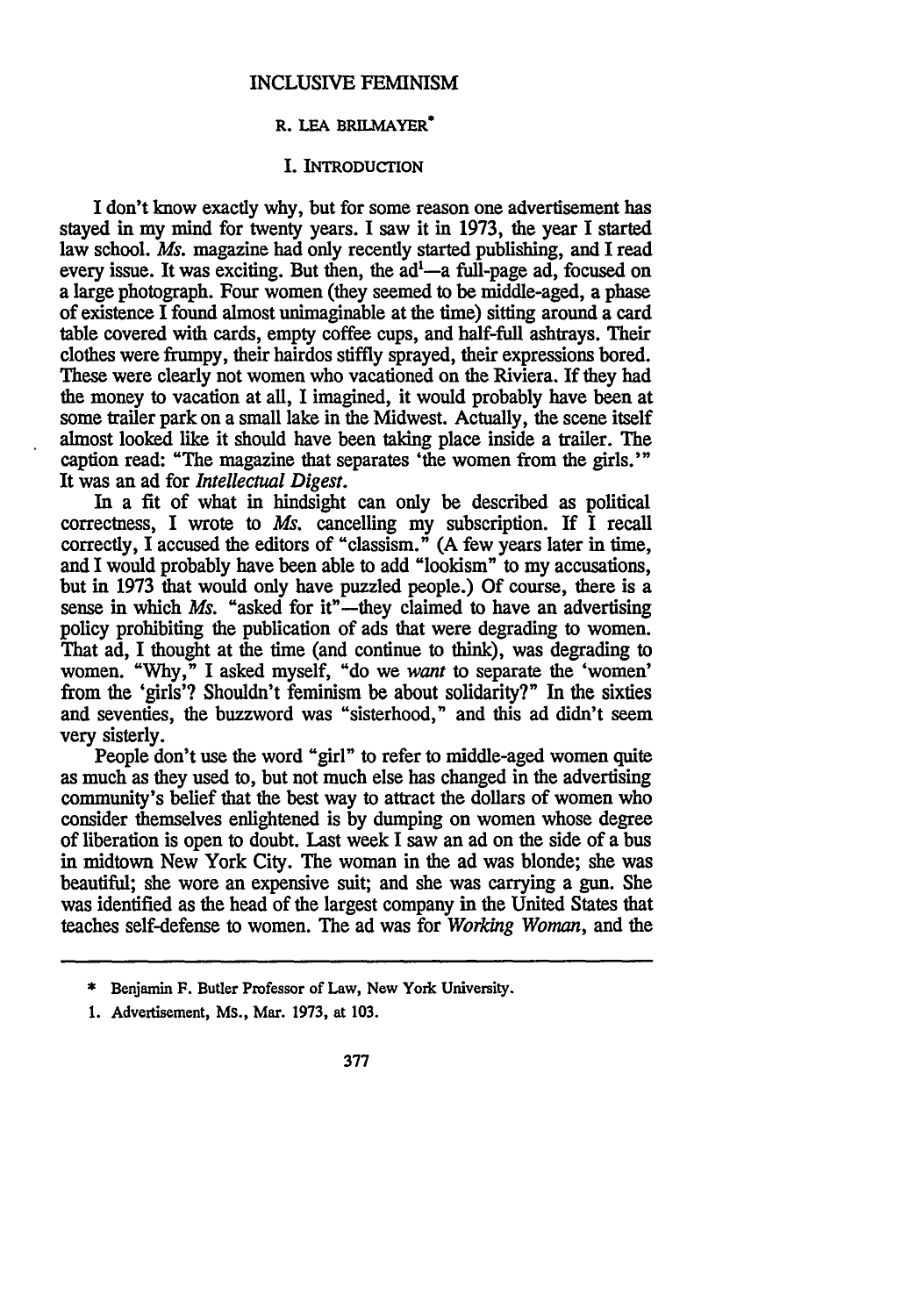caption read: **"I** didn't get where I am today reading *Good Housekeeping."* The creators of that ad might be interested to learn about a confirmed sighting, at an academic conference several years back, of a current member of the United States Supreme Court, sitting **by** the pool wearing a scarf and sunglasses and reading the very same. The magazine doesn't seem to have done his or her career much harm.

Advertising, of course, often appeals to the worst side of our natures. It would be nice to believe that advertisers' attempts **to** play to our snobbism don't actually work. It would be nice to think that "liberated women" are free from the insecurities and elitism that Hollywood and Madison Avenue types try to cater **to.** As feminists, we start out just as prone to snobbery and insecurity as any other human beings; but as feminists, we seem to have taken on a commitment to rise **above** our own snobbery and elitism, at least when they collide with the welfare of other women. It would be nice to think that we have been successful, and the continuing conviction of advertisers that we have not is rather depressing.

During the last twenty years, there have been some changes in what it takes to be considered liberated or enlightened. I don't know what prompted the scorn of earlier generations of feminists, but **by** the time *I* was in college, the idea of getting married and having children was considered beneath feminist contempt. There was also a notion that all heterosexual sex was rape, leading some to conclude that it was impossible to be a feminist if one persisted in being sexually attracted to men. (This, of course, is a theme that resurfaces occasionally today, although apparently without awareness that many women of my generation react, "Oh, come on. We've been through that one already.") Even incorrigible heterosexuals were convinced that if one was truly a feminist, one wouldn't have children; or that even if one did, one would raise them communally; or that even if one settled into a monogamous relationship, one would not-of all things-get married.

It's more common now to hear the opposite. A woman who commits herself entirely to her career is somehow suspect—"male-identified." Women are "supposed to" be concerned with how to balance a career with having children, not with competing with men on their own terms. Things have gone so far that a few years ago a leading feminist seemed to insinuate that a female Nobel Laureate was "an honorary male."2 The scientist's sin, apparently, was to have gotten the Nobel Prize by working extremely long hours, neglecting along the way to carry out her female responsibility to procreate.

One thing that's hardly changed, though, is the notion that there's a right way (and a wrong way) to lead your life; that if you don't do things

*<sup>2.</sup> See* Fred **M.** Hechinger, *About* Education: *When Motherhood Interferes with the Training of Young Female Scientists,* N.Y. **TIMES,** Nov. **9, 1988, at BI1.**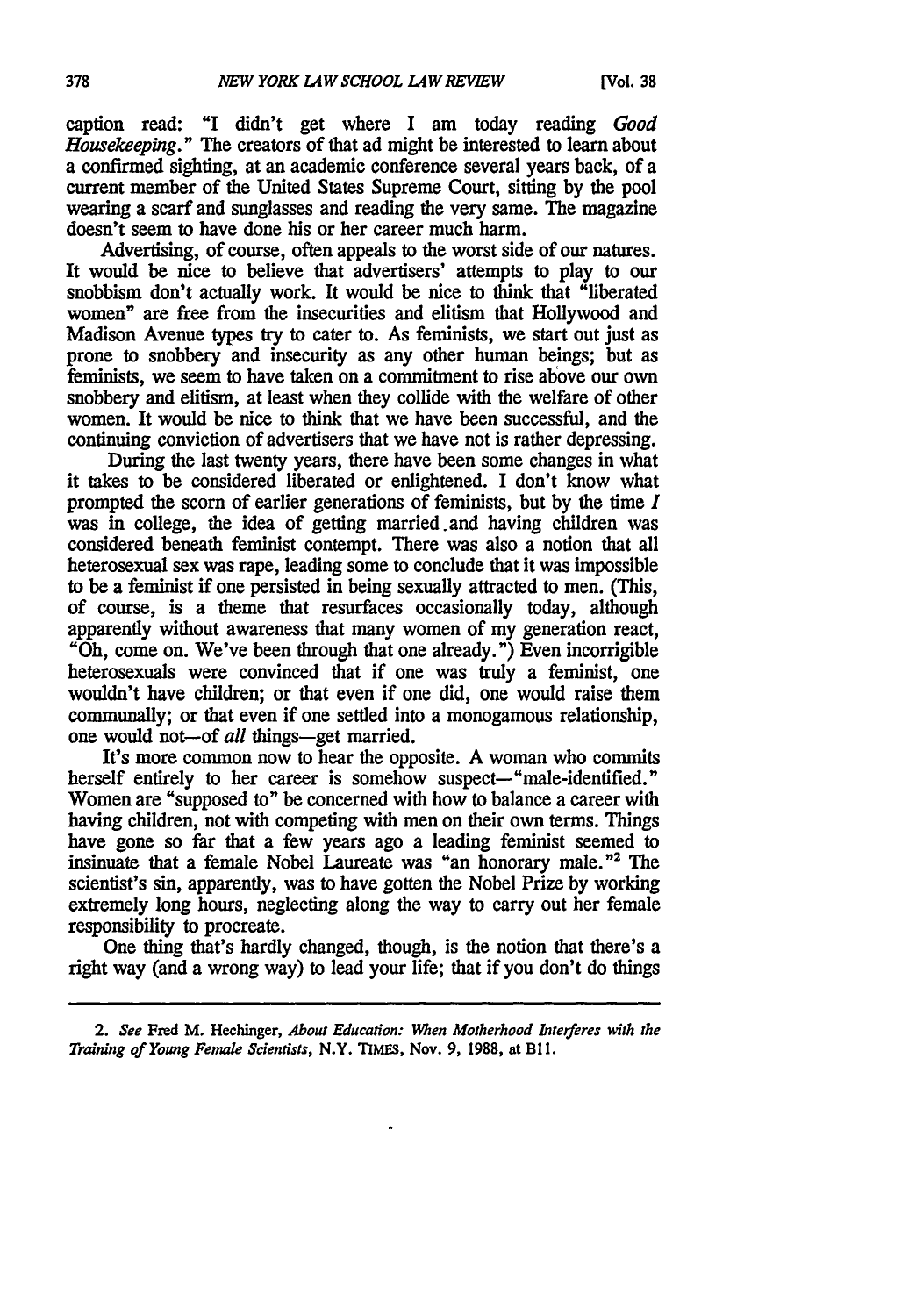the right way, you can't be a feminist, and that all right-thinking feminists are entitled to come together in a group to stone you. While it has never been more than a small group that adopts this posture in its most virulent form, there is something very important about this group, about who counts as its members, and about how they (and the rest of us) tend to see them. These individuals are typically acknowledged to be "the most feminist" of all. No one ever accuses *them* of not being feminists, yet they are somehow given the right to aim that charge at anyone else. The very fact that they are willing (eager?) to denounce others for not being feminist enough is taken as evidence that their own political credentials are beyond reproach. The rest of us must then be on the defensive, must be willing to justify what we do, or else be willing to relinquish the label "feminist" to these self-appointed custodians. The burden of proof is on **US.**

A lot has been written recently about political correctness, and my object here is not to rehearse all the evils political correctness is said to rain down on our heads. My point is not that narrow-minded feminist Thought Police are ruining the universities, silencing dissent, undermining our civil liberties, and generally taking all the fun out of life. Those claims come from outside the feminist community as well as from inside it, while the point I am making here is primarily of concern only to feminists. My point is that we should not allow a small segment of feminist opinion—any small segment of feminist opinion—to appropriate a label that means a great deal to a widely diverse group of individuals and to reserve it for their exclusive use. No small, self-appointed group owns the title "feminist."

## **11. THE COST OF EXCLUSION**

It might seem that any group with political aspirations, especially one operating in a democracy, would want its membership to grow as large as possible. The Republican Party figured this one out, even if the "Big Tent" idea didn't carry the last election. But there's a stereotyped image of left-wing political movements that is hard to dismiss as completely mistaken. The left generally, one hears, is too busy fighting with the people it is close to to fight the people on the other side. The same is said to be true specifically of feminism. Around the time of the Ginsburg nomination,<sup>3</sup> there was a joke circulating: "What's the difference between a feminist and a cannibal?" Answer: "Cannibals eat their enemies."

The cost of exclusion is obvious: diminished political strength. There are many who think that the failure of the Equal Rights Amendment is

**1993]**

**<sup>3.</sup> See Richard L. Burke, Clinton** *Names Ruth Ginsburg, Advocate For Women, To Court,* **N.Y. TIMES, June 15, 1993, at Al.**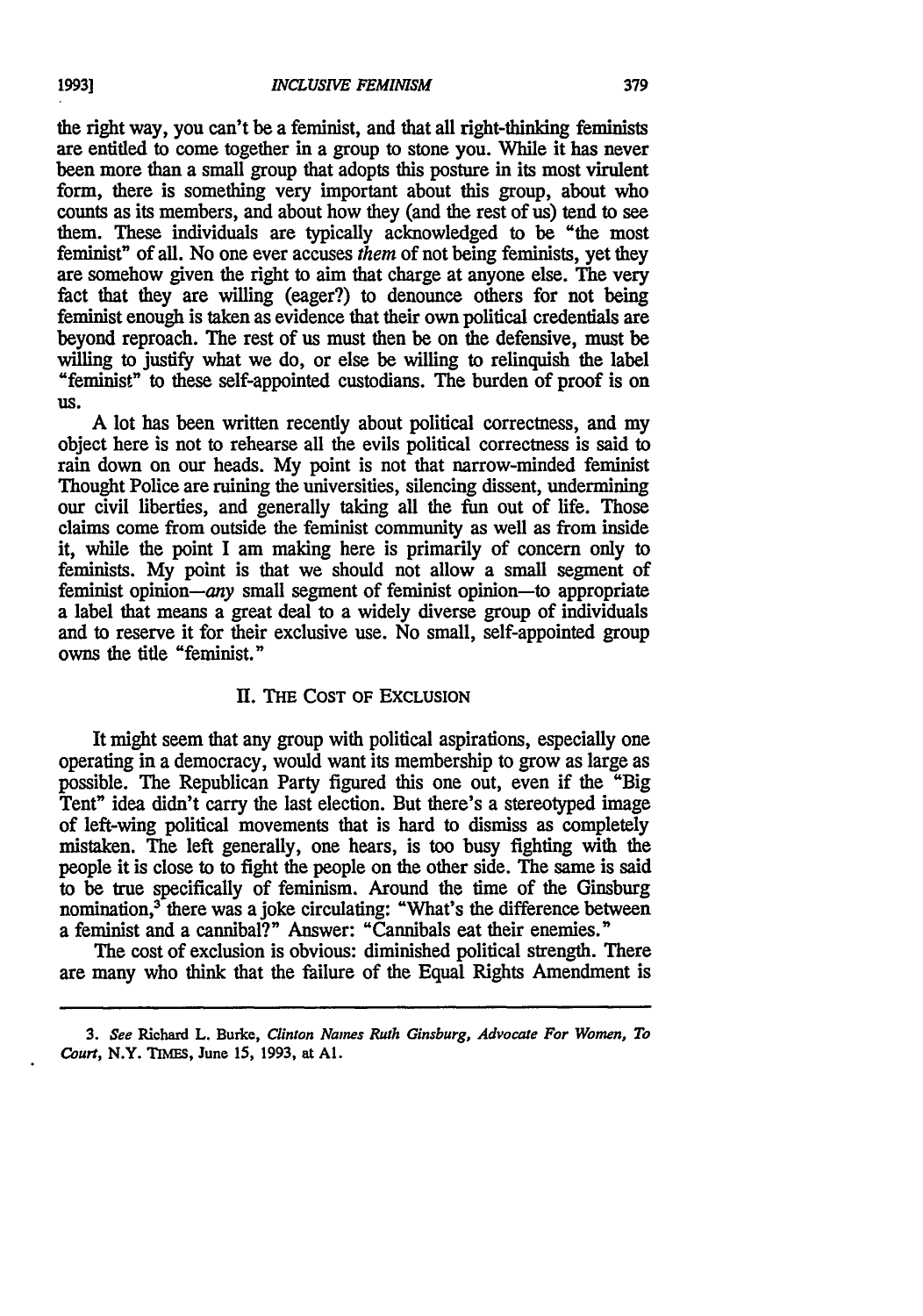directly traceable to the general perception of the amendment as a "feminist" issue. Unfortunately, what that label means to many American women is that the amendment is divorced from their concerns-it is the province of snooty, over-educated, privileged white women who look down on women who play bridge, read *Good Housekeeping,* and don't have jobs as heads of major American corporations (or jobs outside the home at all). Dirty tricksters who opposed the amendment may be partly to blame for disseminating this portrait of the typical feminist, but the movement itself may bear some of the responsibility for this common belief; and lately the movement has tried to take a good look in the mirror. Many national women's groups are firmly committed to building a broader coalition, in particular one in which women of color and women from less economically advantaged backgrounds play a more central role.4

Unfortunately, though, as some women's groups devote their energies to programs that will attract wider involvement, there are those who denigrate their positions for being "liberal." As women's groups reach out, some "feminists" write them off for not being radical and feminist enough. It is as though there was something intrinsically wrong with casting the net too broadly. **Of** course, women's groups are not the only ones that have to choose between catering to a smaller, more militant, group and broadening their electoral appeal; organizations such as the **NAACP** also worry about losing their appeal to the alienated as they try to address the concerns of the mainstream. And people of color have to deal with slurs such as "oreo," "banana," and the like. What seems particularly interesting about the problems of women's groups, though, is the way the word "feminist" is used, and the ambivalence the general public has toward it.

It is not uncommon to hear young women say that, yes, they believe in equal pay for equal work, and yes, they believe in the right to reproductive freedom, but no, they don't consider themselves "feminists."<sup>5</sup> What would the analog be for race relations? Someone might describe him or herself as more or less militant on questions of race relations, but the fact is, these are points on a spectrum. "Feminist," on the other hand, seems to be something that you either are or are not, and many young women (not to mention men) say they are not, even when

*5.* Thus, although Jancsy and Bartolo praised **NOW** for supporting their lawsuit, they **are** not members of the organization, and "[t]hey do not call themselves feminists." *Id.*

<sup>4.</sup> For example, the theme of the National Organization for Women (NOW)'s 1993 annual convention was "Everyday Women, Extraordinary Acts." **Sara** Rimer, *Ordinary Women Receive A Tribute From Feminists,* N.Y. **TIMES,** July *5,* **1993,** at **A6** (reporting on efforts to broaden NOW's appeal to "ordinary women," and describing the reception given to two former cafeteria workers, Marilyn Jancsy and Sally Bartolo, who initiated a lawsuit challenging the higher pay that was given to the mostly male custodial workers at their school).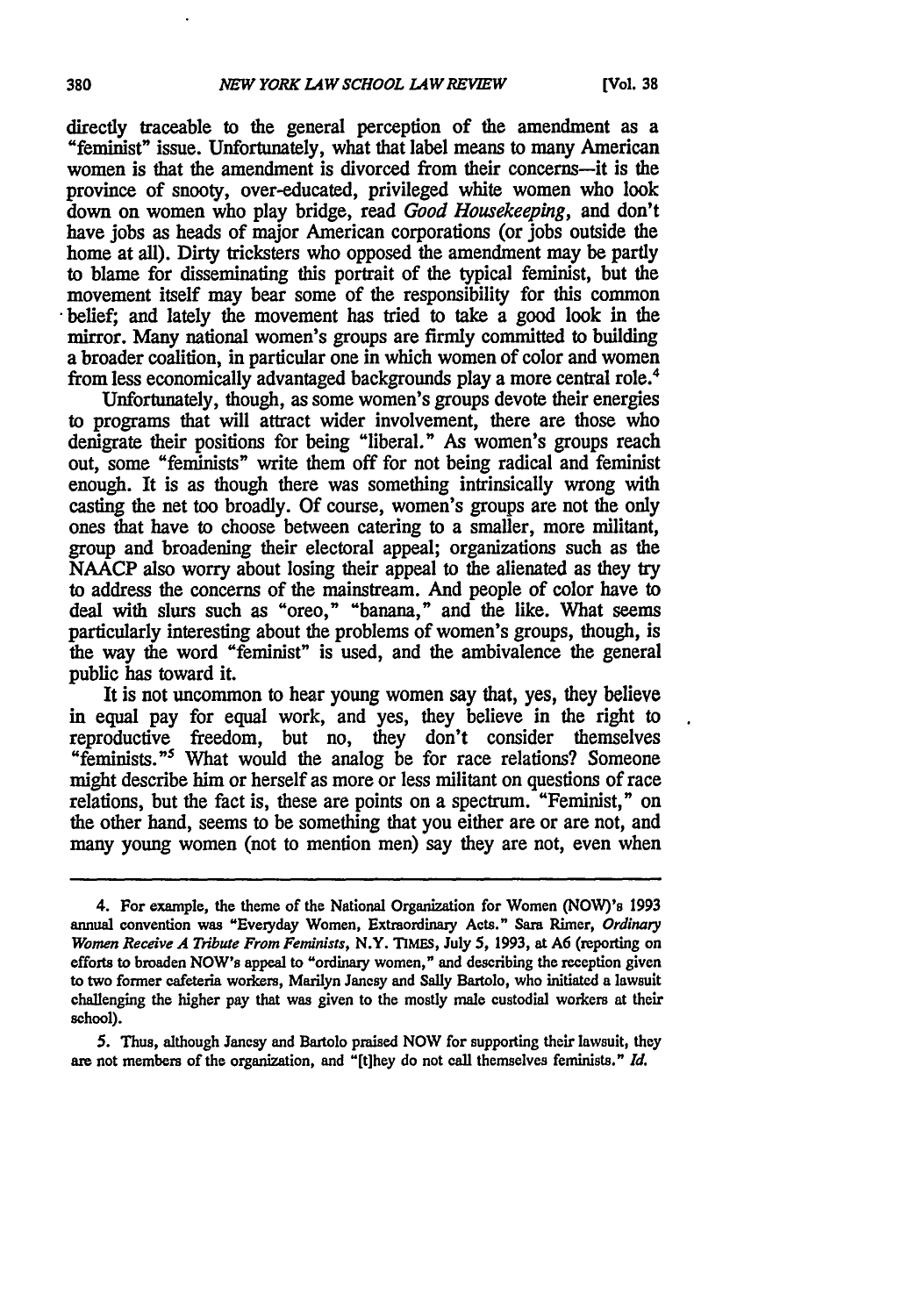they adhere to principles that years ago were taken to be the core of a feminist agenda. Perhaps more to the point here, some segments of the feminist community are only too cooperative in narrowing the range of what is allowed as a feminist position.

So one hears that "the feminist position" on pornography is that it should be barred; or that "the feminist position" on surrogate motherhood is that it should (or should not) be allowed; or that "the feminist position" on date rape is that it is utterly irrelevant that the act was committed **by** a person you had been going out with (and having sex with) for a long time, after you had a few too many drinks, when you really couldn't get it together to say you didn't want it. As previous core feminist positions come to be more widely accepted, they no longer qualify one as a feminist; it's a classic case of moving the goalposts. It's as though some immutable law of physics, identical in function maybe to the rules about conservation of matter and energy, requires that no more than some certain percentage of the population be entitled **to** the honorific-sort of the equivalent of Mensa for women's politics. As soon as too large a number of people buy into the feminist agenda, it has to be changed, so that only a smaller number will qualify.

The obvious result of making the qualifications for membership more onerous is that fewer people join. Like anything else, when price goes up, demand goes down; fewer people are able or willing to pay it. Telling women that in order to be a feminist you have to believe that all heterosexual sex is coercive or that movie censorship is a good thing is going to convince some subset of women that they aren't feminists. That is, unless they already have a prior personal identification with the term. If they do, the consequences may be rather different. Those women may be willing to fight.

## **III.** THE **FIGHT FOR THE** SYMBOL

The chief rhetorical objective of the claim that some particular point of view is not consistent with feminism is to dissuade people who already think of themselves as feminist from adopting it, or to persuade them not to continue to hold it. The message is, if you care about feminist aims and aspirations, you cannot possibly believe that, so don't. But there may also be subsidiary messages, for instance, that if you persist in publicly holding that point of view, you will be ostracized by a group whose approval means something to you. Even if that group ceases to be psychologically important to you, its disapproval will be painful, because its members will join forces against you. The first rhetorical gambit is an attempt at persuasion. The second is a veiled threat.

How should one respond to this threat? There are costs to meeting it head on. It is not just the fear that one's antagonists are truly able to inflict injury, although for those involved in political life, or for those who

381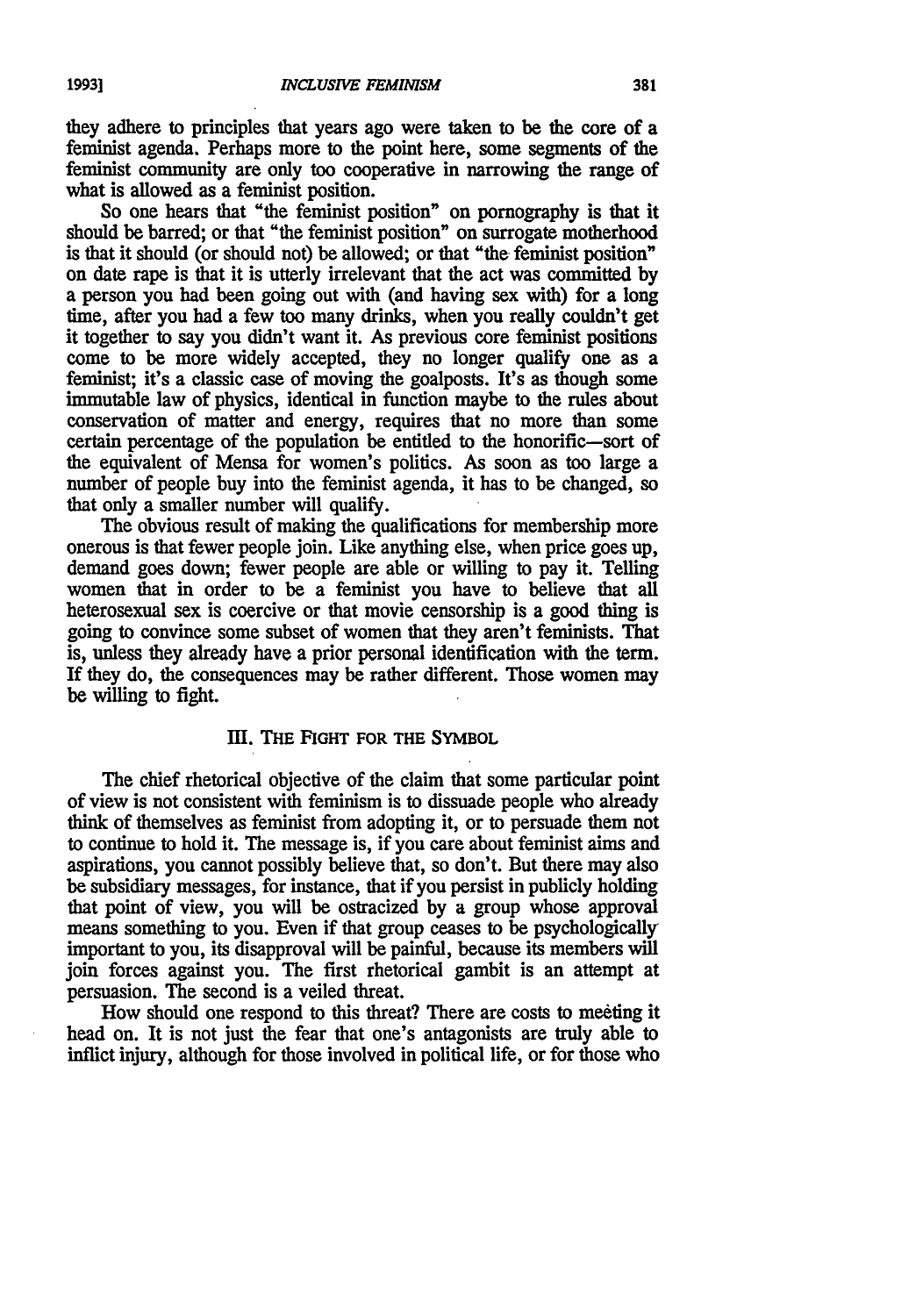are otherwise politically vulnerable, this fear may be real. Even in universities, where we are most sheltered from political pressures, students fear the disapproval of their classmates (or teachers); untenured professors worry about what evaluation letters will say at tenure time; university administrators know that political unpopularity in the state legislature may cost them their jobs. It's not that there is some incredibly powerful feminist cabal that squashes its enemies. It's more that, people being what they are, it always seems easier and safer not to make waves unnecessarily; making even minimally powerful enemies seems unwise.

Aside from these personal costs, though, there may be a genuine sense that one is selling out one's feminism by the simple fact of breaching solidarity. Surely it makes political sense for women to join the fight together. The women's point of view (to the extent that there is one) is dissipated when women themselves disagree. It makes sense, whenever possible, to try to find a position that all women who consider themselves feminist will be able to support. Subsuming one's own position into the position of the group is sometimes necessary if we are to make political progress.

There are times, though, when the price for solidarity is too high. This can happen, first and most importantly, when a matter of high principle is at stake. I don't think anyone in the women's movement thinks, today, that women of color ought to swallow their complaints about the focus of the movement in the past, simply so that "women" can provide a united front. There is an important point of principle here, and everyone pretty much agrees that the movement as a whole would be much better if those grievances were fully aired, and adequate accommodations made.

Reluctance to adopt what is put forward as the official position also can arise from a different source. In some cases, it is possible that those who claim to represent "the women's position" are simply not representative of a wide range of opinion, but have been recklessly inattentive to what anyone outside their select circle might think or want. Breaking ranks may be difficult, costly, or painful in such cases but the only alternative may be to allow one set of individuals a unilateral option to speak for the group. If debate within the group is not enough to solve the problem, some women may feel the need publicly to disassociate themselves from a "feminist" position that does not, to them, ring true. This is not a step that most take lightly; but the only alternative is to be held hostage to one's loyalty, when one feels that one's loyalty is being taken advantage of.

The feminist debate over pornography seems to have reached that divide. There is a genuine and strongly held difference of opinion over whether society should censor material that is considered **(by** many) to be degrading to women. Some feminists believe that "pornography" can actually serve the interests of women, by turning society away from sexual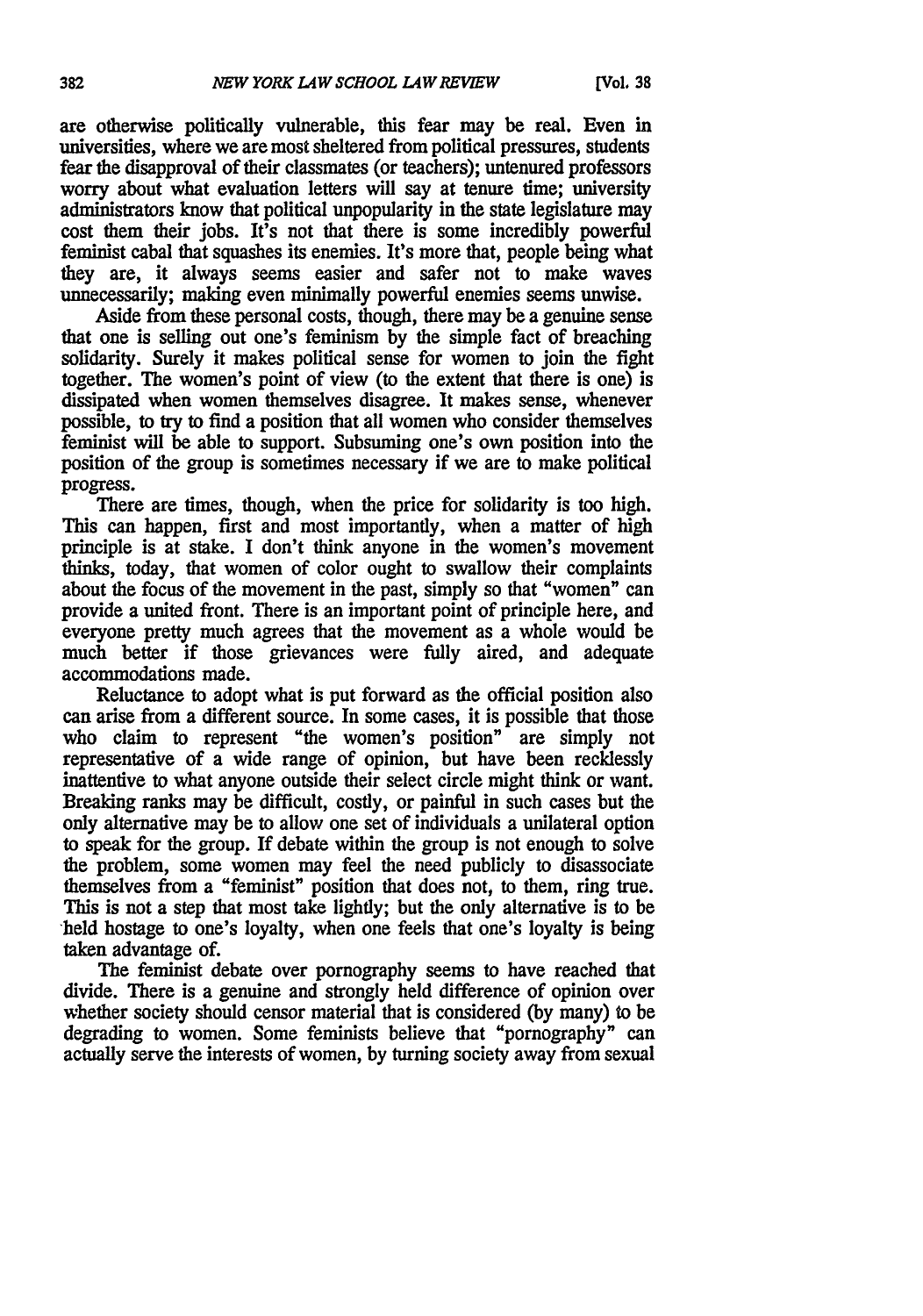repression and freeing women's imaginations. Some feminists find pornography repulsive but recognize that censorship has traditionally been a tool for the oppression of women. Some feminists hate pornography but hate censorship at least as much, for reasons other than that it has been turned against women. Some think that censorship just won't work; some distrust the alliance with the Religious Right; some think pornography is a distraction from more important issues. And some, obviously, think that pornography should be legally suppressed.

The insistence that the last position is the only possible feminist one is itself a form of censorship. It is an attempt to impose solidarity where solidarity seems, increasingly, impossible. Imposed solidarity, though, is rigid conformism. Further, the tool which is used to impose conformity-ostracism-is a dangerous one for a group that needs every warm body it can muster. What to do about pornography is not an issue on which there is consensus; nor is there going to be consensus any time soon; nor did the custodians of the "feminist" position ever attempt to create consensus. Saying that someone who disagrees with you on the pornography issue is not a feminist is divisive and, in the long run, disastrous politics. It is feminism's exclusionary side, when what we should be looking toward is a more inclusive feminism.

#### IV. INCLUSIVE FEMINISM

Feminism would be more powerful as a political movement if it were more *inclusive*; if we tried to take seriously the subjective identification people have with the movement, and stopped trying to discriminate between those with "real" feminist credentials and those who should be dismissed as "sell outs" or "traitors." Too much time is spent, too much acrimony generated, and too much credibility wasted in the eyes of the rest of the world for us to get involved in theoretically rarefied, and personally vicious, attacks on nonconformists. The Spanish Inquisition may have looked like a smart strategy in the short run, but in the long run, how well did it work out? Unlike the Catholic Church, the feminist movement has room for heretics. More to the point, there is no single privileged group of feminists with the right to define who is and who is not heretical. We are all heretical.

Insisting on a narrow definition of feminism plays into the hands of those who would marginalize the movement. In the sixties, feminists were scorned as "bra-burners" by those who assumed that you couldn't be a feminist unless you wore-or refused to wear-a particular type of underwear. The media now portrays feminism as extremist because feminists (supposedly) are all fanatical puritans who believe in censoring everything they personally find offensive, from sexually explicit materials to campus speech they find politically incorrect. To hear the media's version of the story, feminists are the American analog of the Iranian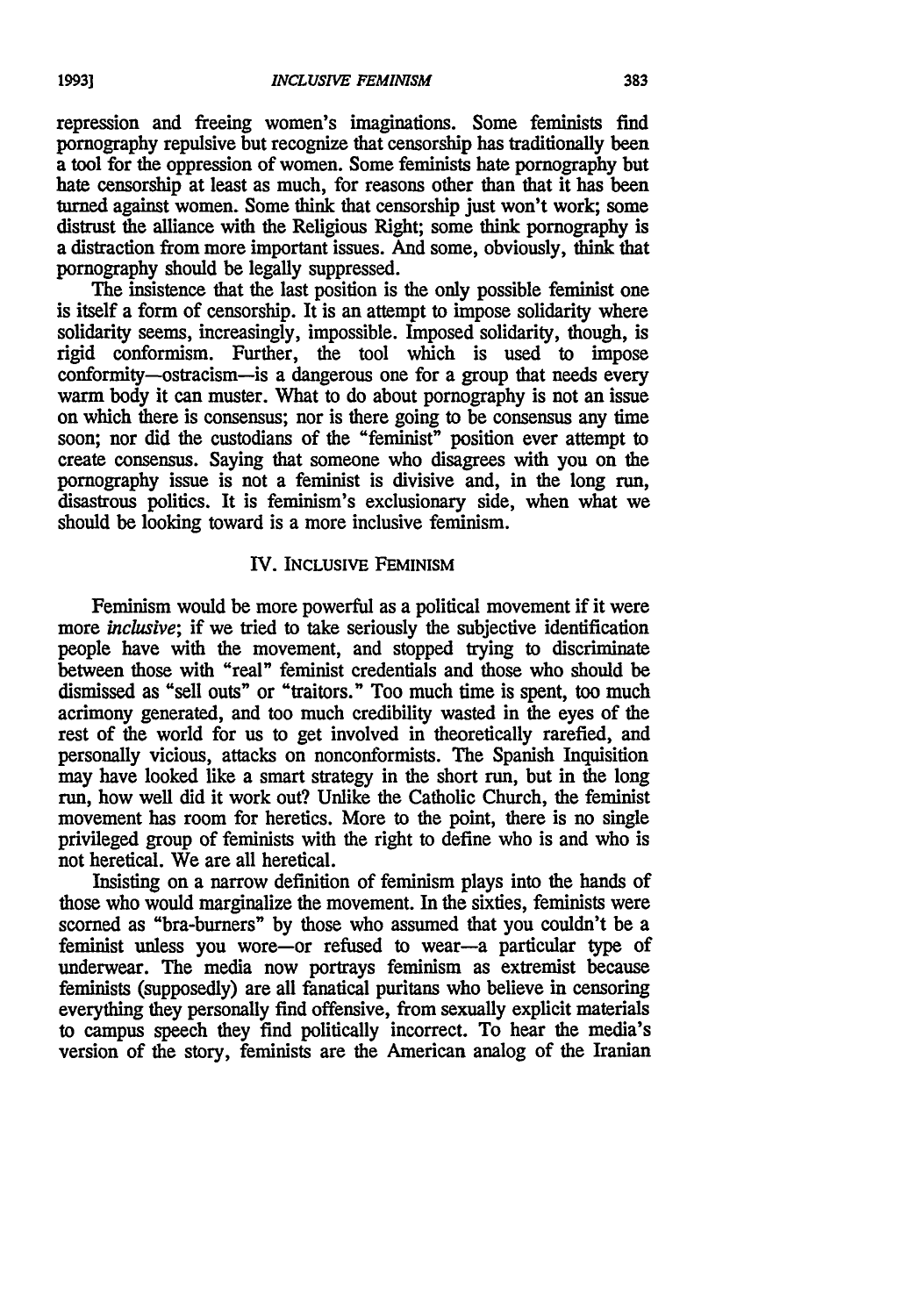religious police who prowl the streets of Teheran with vials of acid looking for women wearing lipstick. We are not to blame for the media's shallow depictions of the feminist movement as rigidly one-dimensional, mindless, and shrill. On the other hand, there's no reason to make life easier for the stereotypers **by** engaging in endless **turf** wars or insisting on rigid ideological conformity.

There are genuine points of disagreement within the movement, and legitimate fights to be had. The point, though, is precisely that these fights are *within* the movement. Liberal feminists *are feminists;* so are libertarian feminists, and so are radical feminists. There are' lesbian feminists and straight feminists, white feminists and feminists of color, feminists from the middle class and feminists from the upper and lower reaches of the income spectrum. There are male feminists as well as female feminists. Feminists differ about what are acceptable means as well as what are the most important goals. Like every other vibrant political community, the feminist movement reels and buzzes with differences of opinion.

Is everyone, then, a feminist? No, of course not; and the question is how to draw the line. To some degree, the question whether a particular person should be considered a feminist can be answered simply by asking whether she or he considers herself or himself to be a feminist. There are many admirable people who do wonderful things for the female half of the human race, or who prominently exemplify women's achievements, who might not consider themselves feminist even if that term was understood quite broadly. Does Mother Theresa consider herself a feminist? Janet Reno? Margaret Thatcher? Sandra Day O'Connor? Or, for that matter, Bill Clinton or Jesse Jackson? The first thing to do is to ask. If someone chooses not to identify with the label "feminist," there doesn't seem to be any reason to force the issue.

The harder question, though, is what to conclude about people who *do* identify themselves as feminists, but who have views from outside the mainstream feminist creed. Does feminism necessarily carry with it particular attitudes toward race or homosexuality? Toward pacifism? I once saw a poster advertising a meeting where the relationship between feminism and vegetarianism was to be discussed. The organizers clearly believed that a commitment to feminism necessitated a certain (negative) attitude toward eating meat. It is probably true that the feminist community has a higher-than-average percentage of vegetarians, antinuclear activists, gay-rights supporters, and adherents to other liberal/radical causes.

But there does not seem to be any intrinsic reason that feminism has to go along with "correct" views on any of these issues. Treating these other views as corollaries of the feminist commitment, in fact, denies them their independence and distinct importance. The commitment to freedom and dignity for gays is not, after all, a subset of feminism. Some of our feminist predecessors (Margaret Sanger is said to be one) had notably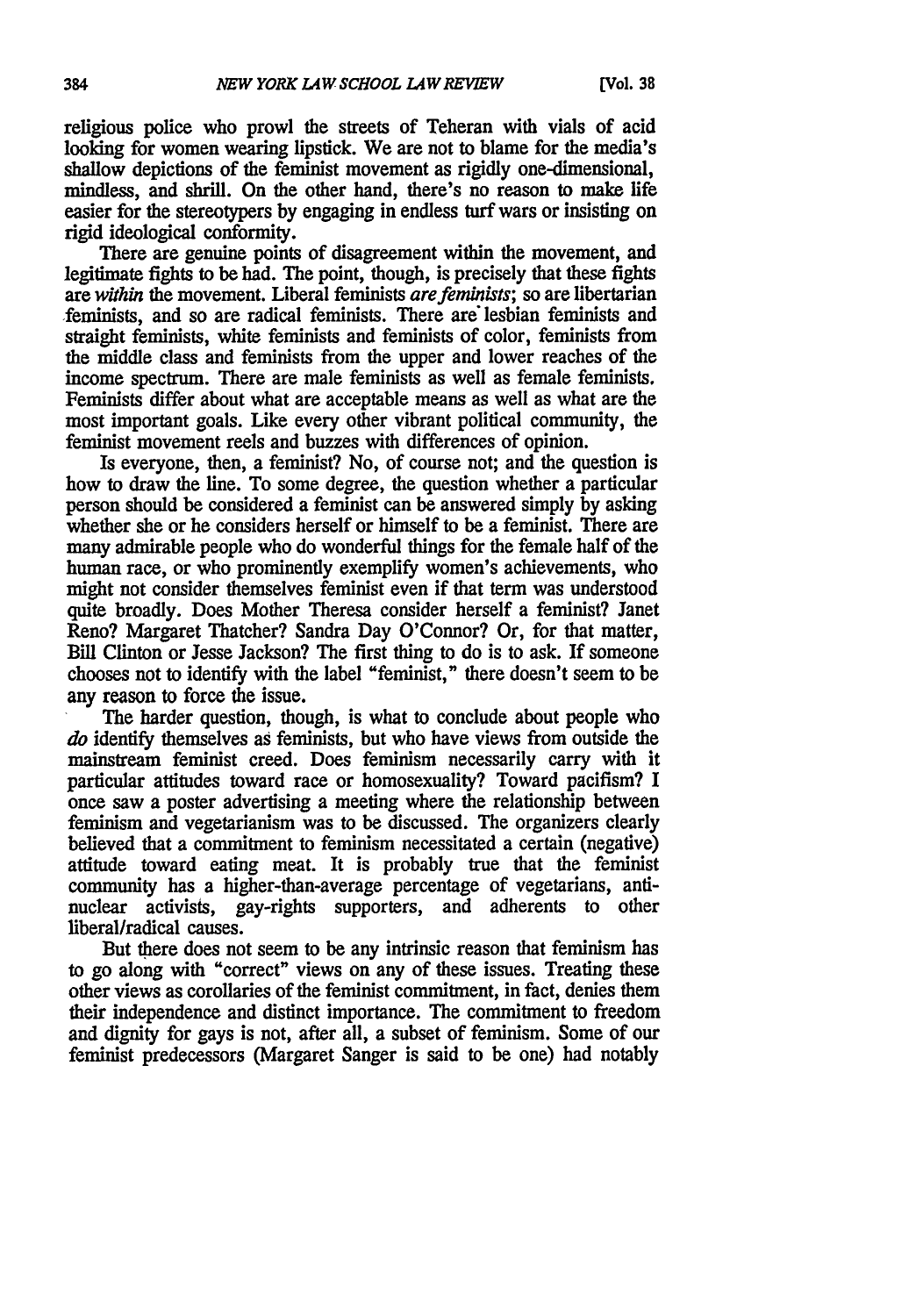unattractive views on matters such as race and eugenics.<sup>6</sup> Regarding such women, surely it misdiagnoses the problem to say that they were not feminists; the problem, surely, is that they were racists (or homophobes, or whatever). We need to abandon any illusions that to be a feminist one must be a politically perfect person. It should not be necessary to point out that it is logically possible to be a feminist, and at the same time an otherwise despicable individual.

important set of beliefs, but one that most feminists find central to their conception of equality for women. Are there pro-life feminists? How much tolerance can feminists have toward polygamy and still be feminists? What if you believe that God intended women to stay in the home, and **so** think it is good for women not to have outside paid jobs? Does a real feminist ever approve of using women's bodies as commercial sex symbols? How convincing was the recent full page ad in the *New York Times* for *Cosmopolitan* magazine, showing a luscious young thing in a real humdinger of a bikini:

Am I a feminist? Yes. Feminism means you want the best for *both* sexes, everyone gets the chance to be his or her most achieving self.... My favorite magazine says equality and achievement are crucial for women but you don't have to stop loving men while you get there. *That's* being *feminine*. I love that magazine. I guess you could say I'm That COSMOPOLITAN Girl.<sup>7</sup>

At some point, the line has to be drawn; there must be some core beliefs. It must mean something to say that one is a feminist, something more than the subjective belief that one is a feminist. What the core consists of is certainly contentious, and disagreement over its content is an important debate. My point here is independent of the view one takes about what precisely falls within that core; it is about how to handle the disagreement. We have tendencies to each choose the issue that matters most to us, and then insist that it's not possible to disagree with our

**<sup>6.</sup>** In the early part of this century, Sanger edited *The Birth Control Review, a* publication of the American Birth Control League, which featured such slogans as "Birth control: To create a race of thoroughbreds." **THE BIRTH CONTROL REVIEW,** Nov. **1921.** In **1922,** Sanger wrote, "Every feeble-minded girl or woman of the hereditary type, especially of the moron class, should be segregated during the reproductive period. Otherwise, she is almost certain to bear imbecile children, who in turn are just as certain to breed other defectives **....** Moreover, when we realize that each feeble-minded person is a potential source of an endless progeny of defect, we prefer the policy of immediate sterilization, of making sure that parenthood is absolutely prohibited to the feeble-minded." **MARGARET SANGER, PIVOT** OF **CIVIUZATION** 101-02 (1922).

**<sup>7.</sup>** Advertisement, N.Y. **lIMEs,** June 29, 1993, at D24.